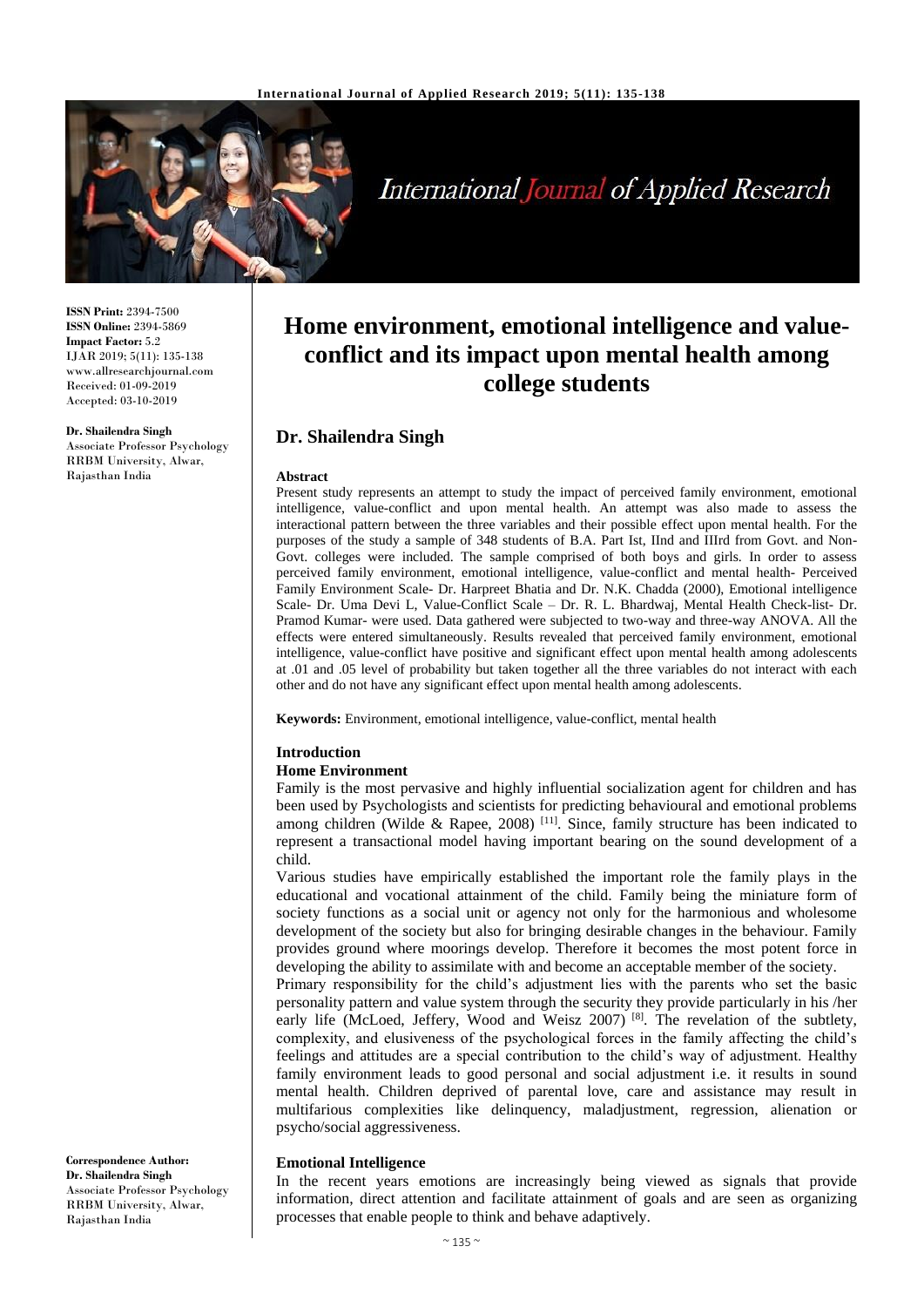Knowing one's emotions, managing emotions, motivating one'self, persistence and social deftness are the key components of emotional intelligence. The Emotional Intelligence involves the ability to monitor one's own and other's emotions, to discriminate among them, and to use them to guide one's thinking and actions (Mayor and Salovey, 1993). So emotional intelligence refers to an ability to recognize the meaning of emotions and their relationships to solve the problems on the basis of them Mayer, Caruso & Salovey,  $2000$ <sup>[7]</sup>. This also means that dysregulation or the inability to manage hostile or negative emotions can lead to work and relationship difficulties and is associated with clinical problems such as anxiety and mood disorders in other words lack of emotional intelligence can disrupt one's mental health.

#### **Value-Conflict**

The word value denotes a preferred mode of behaviour or an end state of existence over some other mode of behaviour or an end state of existence. Values affect our behaviour. Each individual possesses and follows a set of principles that guides his thoughts and influences behaviour. Congruity between people's values and their environment promotes well-being no matter which particular values people ascribe importance. People are likely to experience a positive sense of well-being when they emphasize the same values that prevail in their environment, and when they inhabit an environment that allows them to attain the goals to which their values are directed. Thus value congruence leads to greater satisfaction, stress reduction, higher emotional wellbeing and fewer psychosomatic symptoms.

#### **Mental Health**

"The preamble of the World Health Organization's charter defined health as state of complete physical, mental and social well-being, not merely the absence of disease or infirmity" (Monopolis, et al., 1977)<sup>[9]</sup>.

Fromm  $(1955)$  <sup>[6]</sup> reported mental health as the ability to love and to create, by the emergence from incestuous ties to clay and soil, by a sense of identity based on one's experience of self as the subject and agent of one's powers, by the grasp of reality inside and outside of ourselves; that is by the development of objectivity and reason.

The concept of mental health has two dimensions, the positive and the negative.

Positive Mental Health is a value in itself. Individuals with positive mental health usually demonstrate positive affect and positive personality traits, which are considered as resources. They have high self-esteem, sense of mastery, sense of coherence and self-efficacy. It can be conceptualised ass a person's ability to cope with adversity, and avoid breakdown or diverse health problems when confronted with adverse experiences.

Negative Mental Health is concerned with mental disorders, symptoms and problems. Symptoms of mental disorders and mental health problems also exist without the criteria for clinical disorders being fulfilled. These subclinical conditions as well as general psychological distress are often a consequence of persistent or temporary adversities. They can be a heavy burden and often lead to consultations with primary health care or other professionals.

Mental health, as an indivisible part of general health, reflects the equilibrium between the individual and the environment. It is influenced by: 1) Individual psychological and biological factors, 2) Social interactions, 3) Societal structures and resources including family; and 4) cultural values. In this context mental health is a central part of a process that comprises predisposing, actual precipitating and supporting factors as well as various consequences and outcomes. Mental ill-health encompasses a continuum extending from the most severe mental disorders to a range of symptoms of different intensity and durations that result in a variety of consequences. Much mental ill-health is experienced as part of normal life. Such everyday mental problems are correlates of personal distress Psychological distress is a non-specific syndrome that covers constructs such as anxiety, depression, cognitive problems, irritability, anger and obsession-compulsion.

**Rationale of the study:** Since perceived family environment, emotional intelligence and value-conflict have been found to have impact on mental health but not much work has been done on these variables. So it was decided to assess their effect on mental health and their interacting relationship and their combined effect on mental health.

#### **Objectives**

- 1. To study and examine the nature of perceived family environment, emotional intelligence and value-conflict and mental health
- 2. To study the interactional pattern if any between perceived family environment, emotional intelligence and value-conflict.
- 3. To study the impact of perceived family environment, emotional intelligence and value-conflict upon mental health.
- 4. Hypotheses- 1. Perceived family environment don't have any positive and significant effect on mental health among adolescents.
- 5. Emotional intelligence don't have any positive and significant effect on mental health among adolescents.
- 6. Value-conflict don't have any positive and significant effect on mental health among adolescents.<br>Perceived family environment and
- 7. Perceived family environment and emotional intelligence don't interact with each other and the two variables taken together don't have any positive and significant effect on mental health among adolescents.
- 8. Perceived family environment and Value-conflict don't interact with each other and the two variables taken together don't have any positive and significant effect on mental health among adolescents.
- 9. 6 Emotional intelligence and Value-conflict don't interact with each other and the two variables taken together don't have any positive and significant effect on mental health among adolescents.
- 10. Perceived family environment, emotional intelligence and Value-conflict don't interact with each other and the three variables taken together don't have any positive and significant effect on mental health among adolescents.

#### **Method**

#### **Design**

In order to achieve the purpose of the present study an 2\*2\*2 factorial design was selected in which perceived family environment, emotional intelligence and valueconflict were divided into high and low.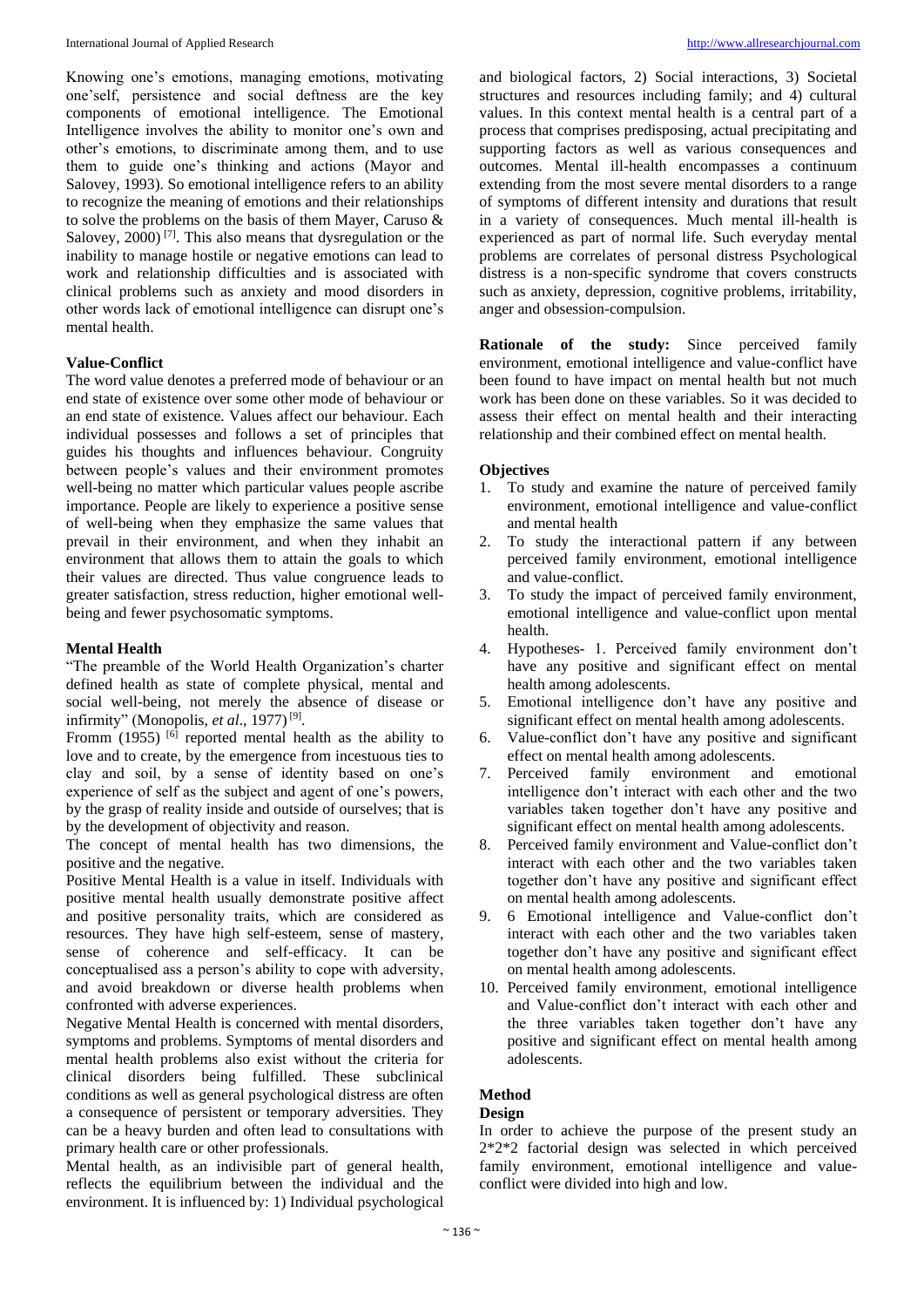## **Independent Variables**

- 1. Perceived Family Environment
- 2. Emotional intelligence
- 3. Value-Conflict

## **Dependent Variable:** Mental Health

Tools Employed

- 1. Perceived Family Environment Scale- Dr. Harpreet Bhatia and Dr. N.K. Chadda (2000)
- 2. Emotional intelligence Scale- Dr. Uma Devi L.
- 3. Value-Conflict Scale Dr. R. L. Bhardwaj
- 4. Mental Health Check-list- Dr. Pramod Kumar

### **Sample**

For the purposes of the study a sample of 348 boys and girls was taken from amongst B.A.Ist yr. IInd yr. and IIIrd yr.students of colleges an and around Alwar district (Rajasthan)

#### **Results and discussion**

|            |      |     | Mean  | <b>Std. Deviation</b> | <b>Std. Error of Mean</b> |
|------------|------|-----|-------|-----------------------|---------------------------|
| <b>PFE</b> | Low  | 177 | 22.85 | 6.539                 | 0.492                     |
|            | High | 172 | 19.74 | 5.997                 | 0.457                     |
| EIS        | Low  | 177 | 22.77 | 6.622                 | 0.494                     |
|            | High | 172 | 19.77 | 5.919                 | 0.455                     |
| VC         | Low  | 177 | 19.55 | 4.835                 | 0.327                     |
|            | High | 172 | 24.26 | 7.664                 | 0.67                      |

**Table 1:** Showing Mean and Sd for PFE, EIS and VC on Mental Health

**Table 2:** Showing main effects and combined effects of two and three way ANOVA for Mental Health (dependent variable)

| Anova $(a, b)$                       |                                          |                       |                       |     |                    |       |                |  |  |  |  |
|--------------------------------------|------------------------------------------|-----------------------|-----------------------|-----|--------------------|-------|----------------|--|--|--|--|
|                                      | <b>Unique Method</b>                     |                       |                       |     |                    |       |                |  |  |  |  |
|                                      |                                          |                       | <b>Sum of Squares</b> | df  | <b>Mean Square</b> | F     | Sig.           |  |  |  |  |
| <b>Mental Health</b>                 |                                          | Combined              | 2115.135              | 3   | 705.045            | 20.01 | 0              |  |  |  |  |
|                                      | Main Effects                             | HL PFE                | 253.657               |     | 253.657            | 7.198 | 0.008          |  |  |  |  |
|                                      |                                          | HL EIS                | 162.914               |     | 162.914            | 4.623 | 0.032          |  |  |  |  |
|                                      |                                          | HL VC                 | 1037.592              |     | 1037.592           | 29.44 | $\Omega$       |  |  |  |  |
|                                      |                                          | Combined              | 66.492                |     | 22.143             | 0.628 | 0.597          |  |  |  |  |
|                                      |                                          | HL PFE* HL EIS        | 3.957                 |     | 3.957              | 0.112 | 0.738          |  |  |  |  |
|                                      | 2–Way Interactions                       | HL PFE* HL VC         | 36.963                |     | 36.963             | 1.049 | 0.306          |  |  |  |  |
|                                      |                                          | HL_EIS* HL_VC         | 29.163                |     | 29.163             | 0.828 | 0.364          |  |  |  |  |
|                                      | 3-Way Interactions                       | HL PFE* HL EIS* HL VC | 7.63                  |     | 7.63               | 0.217 | 0.642          |  |  |  |  |
|                                      | Model                                    |                       | 2505.116              | 7   | 357.874            | 10.16 | $\overline{0}$ |  |  |  |  |
|                                      | Residual                                 |                       | 12016.58              | 341 | 35.239             |       |                |  |  |  |  |
|                                      | Total                                    |                       | 14521.696             | 348 | 41.729             |       |                |  |  |  |  |
|                                      | a Mental Health by HL PFE, HL EIS, HL VC |                       |                       |     |                    |       |                |  |  |  |  |
| B All effects entered simultaneously |                                          |                       |                       |     |                    |       |                |  |  |  |  |

Table 2. depicting analysis of variance for mental health of adolescents reveals that null hypothesis no.1 is not supported by the results at both .01 and .05 level of probability with  $f = 7.1.98$ . Thus the alternative hypothesis that perceived family environment has significant and positive effect upon mental health of adolescents is validated. Research literature available supports these findings. Personality formation as a function of home environment has been focus of a number of researches Adolescents' perceptions about home environment have also been found to show varied and conflicting results. Poor environment has been reported to have long term impact on adolescents' life style Broken homes have been found to have ill effects on adolescent development. Substance use among adolescents has been reported to have an association with home environment.

In fact, home environment is the quality and quantity of the cognitive, emotional and social support that has been available to the child within the home and connotes the psychological environment of the home. The total home environment refers to both positive and negative conditions which interact with each other, either favourably or unfavourably, to determine home environment to be "better" or "poor".

The table further reveals that null hypothesis no.2 also stands disproved at 0.05 level of probability with f=4.623,

thus it is clear that emotional intelligence does significantly and positively affect mental health of adolescents. This finding is validated in the light of researches available. Individuals with higher EI are more likely to experience better health and well-being, more likely to seek help and follow advice of health professionals, and more likely to resist pressure in connection with risky health behaviour such as smoking. Psychological emotions detrimental to health, such as distress and depression, have been found to be negatively correlated with EI.

It is noted that null hypothesis no.3 also stands disproved at both .01 and 0.05 level of probability with f=29.44 and alternative hypothesis that value conflict significantly and positively affects mental health is proved. Congruity between people's values and their environment promotes well-being regardless of the particular values to which people ascribe importance. People are likely experience a positive sense of well-being when they emphasize the same values that prevail in their environment, and when they inhabit an environment that allows them to attain the goals to which their values are directed. Several studies have examined the impact of value congruence on well-being and noted that value congruence leads to greater satisfaction, greater wholesomeness in life, higher family satisfaction, stress reduction, higher emotional well-being and fewer psychosomatic symptoms (Sagiv and Scwartz, 2000)<sup>[10]</sup>